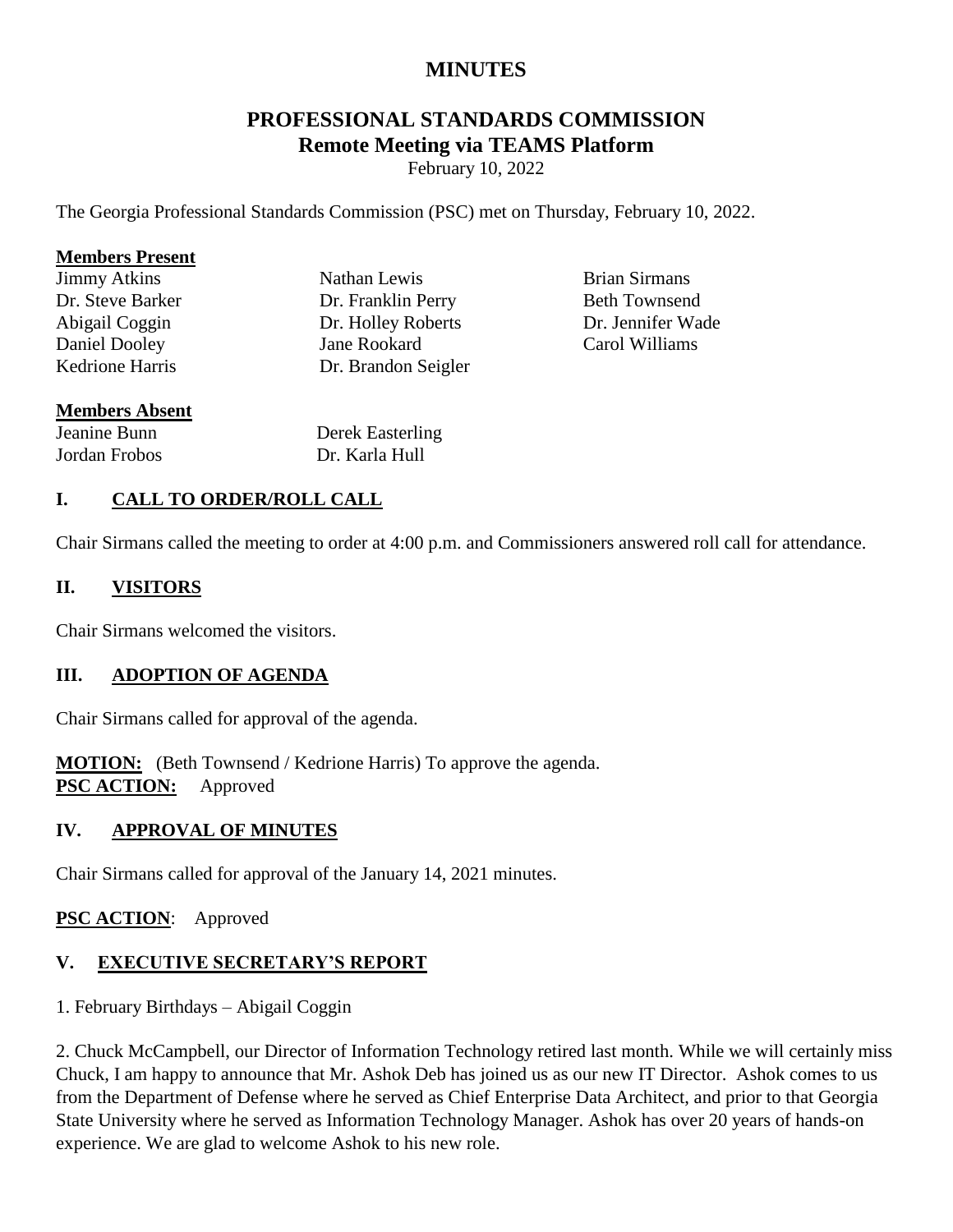3. This year marks the  $12<sup>th</sup>$  year of certification outreach and it is always eagerly awaited by school districts, RESA, and college personnel. Certification conducts virtual outreach training yearly throughout the state, typically in March and April. Recently, a survey was sent to HR and certification officials with school systems, RESAs, & colleges, as the division always requests input and suggestions on outreach topics. Based on the majority of responses received, there seems to be an overwhelming need to go back to the basics. This year outreach will focus on reviewing the various certificate types, eligibility requirements for each certificate, necessary documentation, and best practices for identifying eligible candidates and submitting documentation. This will be a great refresher for seasoned certification officials, while also offering an opportunity to introduce newer officials to the certification rules, policies, and procedures.

4. Our 4th Quarterly Highlight was emailed to you on Tuesday. This was sent to school Superintendents, Deans of Colleges of Education, RESAs, and all of our other colleagues. It has been almost 2 years since we started this publication. It was initiated during the pandemic as a way to enhance our communication with our colleagues and includes policy decisions, enhancement initiatives, structures of support, and more. After the Quarterly Highlight, we initiated the GaPSC Connection which is more like a newsletter and is published when we have more immediate information to share. I hope that you find these publications useful. I would like to thank Anne Marie Fenton for her work on these publications. She has done an excellent job on communicating to our colleagues the work that we do.

# **VI. CHAIR REPORT**

Chair Sirmans welcomed Ashok Deb to the GaPSC. He also thanked Anne Marie for her work on the various modes of communication that GaPSC uses. He said, "You shared a really bright light on what we are doing at the GaPSC. We're not just another bureaucratic agency. We are actually here to help people to help teachers to help others and the newsletter does an excellent job of expressing the good work that we are doing."

# **VII. RULES PREVIEW**

Anne Marie Fenton announced that we would be previewing proposed Certification rule amendments. The proposed rules will come before Commissioners for initiation consideration at the March 10, 2022, meeting, and if initiated, will come back to Commissioners for adoption consideration at the May  $12<sup>th</sup>$  meeting, and if adopted will become effective July 1, 2022. Since we are only previewing rules today, a vote will not be necessary. Windy Fortenberry spoke briefly about the rules listed below:

#### 505-2-.03 PRE-SERVICE TEACHING CERTIFICATE

It is proposed that GaPSC Rule 505-2-.03 PRE-SERVICE TEACHING CERTIFICATE, dated July 1, 2020, be AMENDED to update the application procedures for a Pre-Service certificate and update title of a linked rule.

#### 505-2-.08 PROVISIONAL CERTIFICATE

It is proposed that GaPSC Rule 505-2-.08 PROVISIONAL CERTIFICATE, dated January 1, 2021, be AMENDED to adjust the numbering of sections and update the title of a linked rule.

#### 505-2-.26 CERTIFICATION AND LICENSURE ASSESSMENTS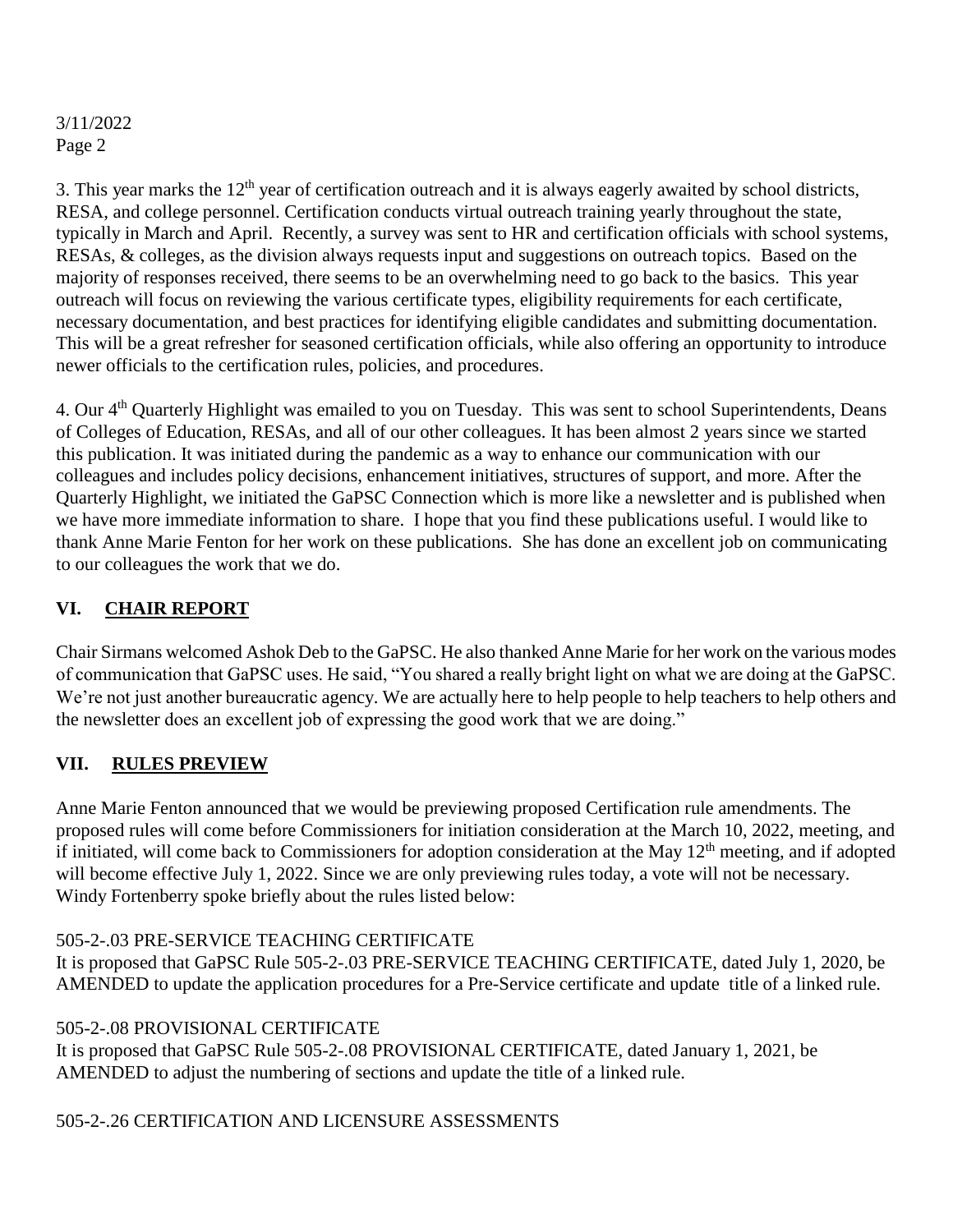It is proposed that GaPSC Rule 505-2-.26 CERTIFICATION AND LICENSURE ASSESSMENTS, dated July 1, 2020, be AMENDED to adjust the numbering of a section reference.

505-2-.27 CERTIFICATION APPLICATION, MyPSC AND TEST ELIGIBILITY PROCEDURES It is proposed that GaPSC Rule 505-2-.27 CERTIFICATION APPLICATION, MyPSC AND TEST ELIGIBILITY PROCEDURES, dated July 1, 2021, be AMENDED to clarify the criteria for acceptable electronic transcripts.

505-2-.193 COMPUTER SCIENCE MICRO-ENDORSEMENT-It is proposed that GaPSC Rule 505-2-.193 COMPUTER SCIENCE MICRO-ENDORSEMENT be INITIATED to create a micro-endorsement type that will allow qualified individuals to teach specific computer science courses in grades P-12.

# **VIII. COMMITTEE REPORTS**

### **A. Ethics and Professional Conduct --Recommendations and Actions on Cases**

Chair Beth Townsend of the Educator Ethics Review Committee (EERC), gave a preliminary review of the Cases.

| 1. Chair Townsend reported that the Committee reviewed 67 Probable Cause cases during February 9, 2022, |
|---------------------------------------------------------------------------------------------------------|
| meeting and brought the following recommendations on behalf of the committee:                           |
|                                                                                                         |

| <b>CASE</b>    | <b>STANDARDS VIOLATED</b> | <b>RECOMMENDATION</b> | <b>EERC RECOMMENDATION</b> |  |
|----------------|---------------------------|-----------------------|----------------------------|--|
| 19-10-674      | 1,4,5a7                   | Deny                  | Accept                     |  |
| 21-5-1190      | 1,4,5a7                   | <b>NPC</b>            | Accept                     |  |
| 21-8-132       | 1,5a7                     | <b>NPC</b>            | Accept                     |  |
| 21-9-288       | 1,5a7                     | Reprimand             | Accept                     |  |
| 21-10-420      | 1,5a7                     | <b>NPC</b>            | Accept                     |  |
| 21-10-460      | 1, 5a7                    | <b>NPC</b>            | Accept                     |  |
| 21-11-534      | 1,4,5a7                   | <b>NPC</b>            | Accept                     |  |
| 19-7-128       | 1,4,5a7,8,9               | <b>NPC</b>            | Accept                     |  |
| 19-7-154       | 1,4,5a7,8,9               |                       | Accept                     |  |
| 19-8-242       | 1,4,5a7,8,9               |                       | Accept                     |  |
| 19-9-488       | 1,4,5a2,5a5,5a7,8,9       | Revoke                | Accept                     |  |
| 19-10-683      | 1,5a7,8,9                 | <b>NPC</b>            | Accept                     |  |
| 21-6-1261      | 2, 9, 5a7                 | Suspension 90 days    | Accept                     |  |
| 21-6-1328      | 2, 9, 5a7                 | Suspension 90 days    | Accept                     |  |
| $21 - 7 - 63$  | 2, 9, 5a7                 | Reprimand             | Accept                     |  |
| $21 - 8 - 216$ | 1,4,5a7,8,9               | <b>NPC</b>            | Accept                     |  |
| 21-9-357       | 1,4,5a7,8,9               | <b>NPC</b>            | Accept                     |  |
| 21-10-396      | 4, 7, 9, 5a7              | Reprimand             | Accept                     |  |
| 21-10-399      | 2 & 9                     | Suspension 90 days    | Accept                     |  |
| 21-10-417      | 4, 9, 5a7                 | Suspension 5 days     | Accept                     |  |
| 21-10-451      | 2,9,5a7                   | Suspension 90 days    | Accept                     |  |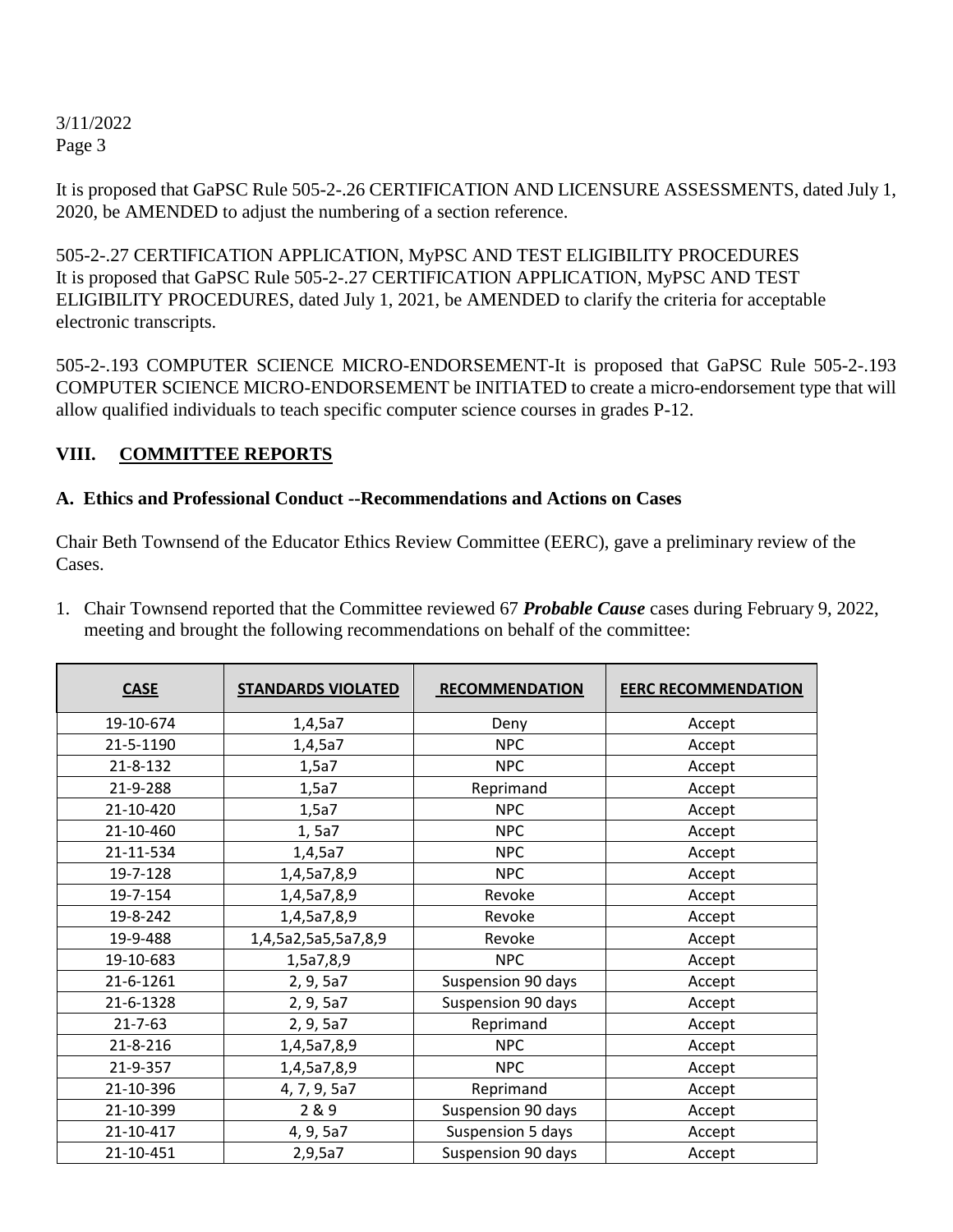| <b>CASE</b>    | <b>STANDARDS VIOLATED</b> | <b>RECOMMENDATION</b>              | <b>EERC RECOMMENDATION</b> |
|----------------|---------------------------|------------------------------------|----------------------------|
| 21-10-473      | 2, 9, 5a7                 | Revoke                             | Accept                     |
| 21-10-480      | 2, 9                      | <b>Suspension 5 days</b>           | Accept                     |
| 21-10-481      | 2, 4, 9                   | Reprimand                          | Accept                     |
| 21-10-482      | 1,9,5a7                   | Revoke                             | Accept                     |
| 21-10-484      | 9, 5                      | Reprimand                          | Accept                     |
| 21-10-485      | 9, 5                      | Reprimand                          | Accept                     |
| 21-10-487      | 9                         | Suspension 90 days                 | Accept                     |
| 21-10-494      | 9                         | <b>NPC</b>                         | Accept                     |
| 21-10-495      | 9                         | <b>NPC</b>                         | Accept                     |
| 21-10-496      | 2, 9, 5a7                 | Revoke                             | Accept                     |
| 21-10-497      | 9                         | Suspension 5 days                  | Accept                     |
| 21-10-500      | 1, 2, 9, 5a7              | Revoke                             | Accept                     |
| 21-10-501      | 2, 9                      | Suspension 10 days                 | Accept                     |
| 21-10-506      | 4,5,9,5a7                 | Suspension 90 days                 | Accept                     |
| 21-11-514      | 3, 9                      | Suspension 1 year                  | Accept                     |
| 21-11-515      | 1, 9                      | <b>NPC</b>                         | Accept                     |
| 21-11-523      | 2, 9, 7                   | Suspension 10 days                 | Accept                     |
| 21-11-526      | 4, 5, 9                   | Suspension 1 year                  | Accept                     |
| 21-11-540      | 1, 2, 9, 5a7              | Extend pending criminal<br>outcome | Accept                     |
| 21-11-544      | 2, 4, 9                   |                                    | Accept                     |
| 21-11-550      | 9                         | <b>NPC</b>                         | Accept                     |
| 21-11-552      | 9                         | Suspension 90 days                 | Accept                     |
| 21-11-556      | 5, 9                      | Suspension 20 days                 | Accept                     |
| 21-11-559      | 8,9                       | <b>NPC</b>                         | Accept                     |
| 21-11-560      | 2,4,9                     | Suspension 20 days                 | Accept                     |
| 21-11-562      | 2,9                       | Suspension 1 year                  | Accept                     |
| 21-11-566      | 2, 9                      | Suspension 10 days                 | Accept                     |
| 21-11-568      | 5a2, 5a7                  | Reprimand                          | Accept                     |
| 21-11-572      | 4,9                       | Suspension 20 days                 | Accept                     |
| 21-11-578      | 1, 2, 8.9                 | Extend pending criminal<br>outcome | Accept                     |
| 21-11-598      | 2, 9                      | Suspension 5 days                  | Accept                     |
| 21-12-613      | 9                         | Reprimand                          | Accept                     |
| 21-12-643      | 2, 9                      | <b>NPC</b>                         | Accept                     |
| 21-12-644      | 3, 9                      | Suspension 1 year                  | Accept                     |
| 21-12-658      | 1,4,5a7,8,9               | Reprimand                          | Accept                     |
| 21-12-668      | 9                         | Suspension 90 days                 | Accept                     |
| 21-12-669      | 9                         | Suspension 90 days                 | Accept                     |
| 21-12-670      | 9                         | Suspension 90 days<br>Accept       |                            |
| 21-12-671      | 9                         | Suspension 90 days                 | Accept                     |
| 21-12-672      | 9                         | Suspension 90 days                 | Accept                     |
| 9<br>21-12-673 |                           | Suspension 90 days                 | Accept                     |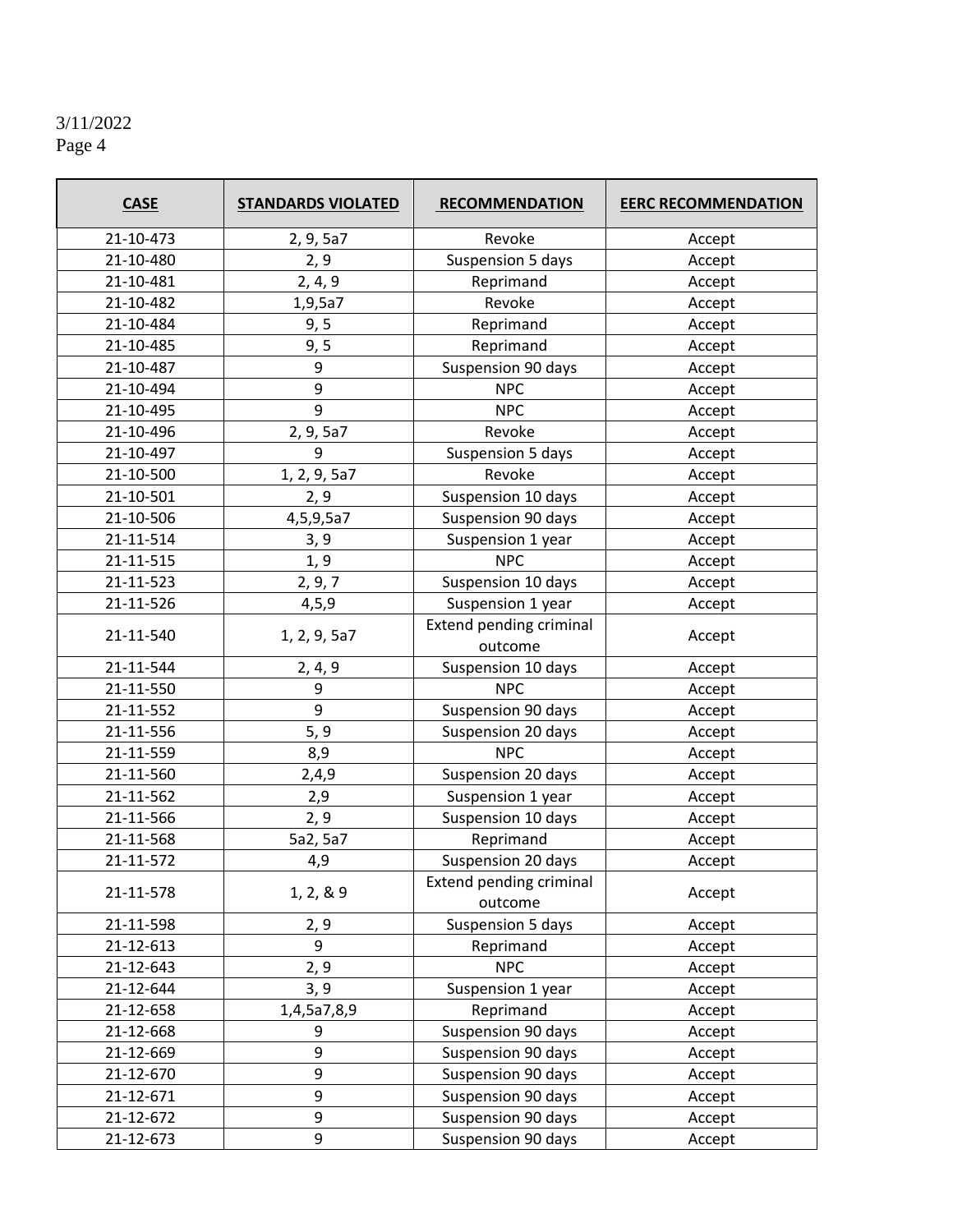| <b>CASE</b> | <b>STANDARDS VIOLATED</b>          | <b>RECOMMENDATION</b> | <b>EERC RECOMMENDATION</b> |
|-------------|------------------------------------|-----------------------|----------------------------|
| 21-12-674   | 2, 9                               | Suspension 5 days     | Accept                     |
| 21-12-699   | 2&9                                | Suspension 1 year     | Accept                     |
| 21-12-713   | 3, 9                               | Suspension 1 year     | Accept                     |
| 21-12-718   | 1,4,5a7,8,9, 9(2002), 10<br>(2002) | Reprimand             | Accept                     |
| 22-1-764    | 1,4,5a7,8,9                        | Reprimand             | Accept                     |

2. Chair Townsend reported that the Educator Ethics Review Committee reviewed 2 *Petitions Issues* and brought the following recommendations on behalf of the Committee:

| <u>CASE</u> | <b>PREVIOUS SANCTION</b> | <b>EERC RECOMMENDATION</b> |
|-------------|--------------------------|----------------------------|
| 21-12-638   | Revocation               | Denv                       |
| 21-12-684   | Revocation               | Denv                       |

3. Chair Townsend reported that the Educator Ethics Review Committee reviewed 12 *Settlement Agreements* and brought the following recommendations on behalf of the Committee:

| <b>CASE</b>                     | <b>SANCTION</b>    | <b>EERC RECOMMENDATION</b> |  |  |
|---------------------------------|--------------------|----------------------------|--|--|
| 20-10-339                       | Suspension 20 days | Accept                     |  |  |
| 21-3-906                        | Reprimand          | Accept                     |  |  |
| 21-8-238                        | Reprimand          | Accept                     |  |  |
| 21-9-252                        | Reprimand          | Accept                     |  |  |
| 21-9-279<br>Reprimand           |                    | Accept                     |  |  |
| 21-9-361<br>Reprimand           |                    | Accept                     |  |  |
| 21-10-405                       | Reprimand          | Accept                     |  |  |
| 21-10-457<br>Reprimand          |                    | Accept                     |  |  |
| 21-10-465                       | Reprimand          | Accept                     |  |  |
| 21-10-489                       | Reprimand          | Accept                     |  |  |
| 21-11-554                       | Reprimand          | Accept                     |  |  |
| Suspension 90 days<br>21-11-570 |                    | Accept                     |  |  |

4. Chair Townsend reported that the Educator Ethics Review Committee reviewed 14 *Negotiated Settlement Agreements* and brought the following recommendations on behalf of the Committee:

| <b>CASE</b> | <b>NEGOTIATED SANCTION</b> | <b>EERC RECOMMENDATION</b> |  |  |
|-------------|----------------------------|----------------------------|--|--|
| 17-12-752   |                            |                            |  |  |
| 19-1-933    | Reprimand                  | Accept                     |  |  |
| 21-10-423   |                            |                            |  |  |
| 18-8-288    | Revocation                 | Accept                     |  |  |
| 19-1-804    | Suspension 1 year          | Accept                     |  |  |
| 19-3-1301   | NPC                        | <b>Accept NPC</b>          |  |  |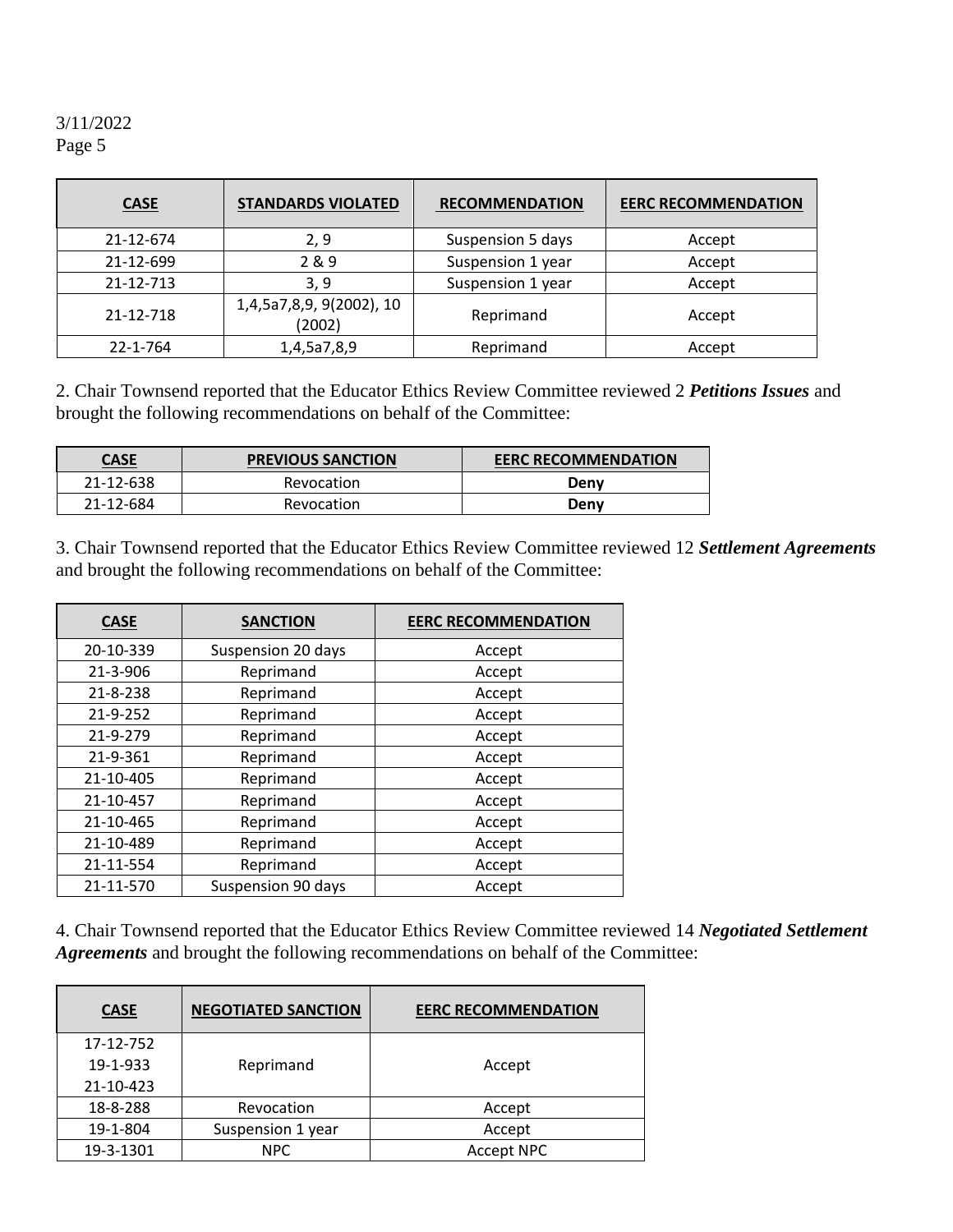| <b>CASE</b>           | <b>NEGOTIATED SANCTION</b> | <b>EERC RECOMMENDATION</b> |  |  |
|-----------------------|----------------------------|----------------------------|--|--|
| 20-1-963              | Reprimand                  | Accept                     |  |  |
| 20-9-222              | Suspension 10 days         | Accept                     |  |  |
| 20-10-388             | Reprimand                  | Accept                     |  |  |
| 21-3-805<br>Reprimand |                            | Accept                     |  |  |
| 21-3-935<br>Reprimand |                            | Accept                     |  |  |
| 21-5-1129             | Reprimand                  | Reject                     |  |  |
| 21-6-1225             | Reprimand                  | Accept                     |  |  |
| 21-6-1278             | Reprimand                  | Accept                     |  |  |
| $21 - 7 - 24$         | Reprimand                  | Accept                     |  |  |
| 21-9-284              | Suspension 60 days         | Accept                     |  |  |

## 5. **OTHER BUSINESS**

The Educator Ethics Review Committee went into Executive session to discuss case 18-10-591. Upon returning, the Educator Ethics Review Committee recommended approval of the *Other Business Report* as follows:

| <b>CASE</b>   | <b>FINDINGS OF FACTS</b>          | <b>EERC RECOMMENDATION</b> |
|---------------|-----------------------------------|----------------------------|
| 18-10-592     | AG office seeks guidance.         | Reprimand                  |
| 21-5-1181     | Expand current investigation.     | Expand                     |
| 19-7-142      | Failure to respond.               | Hold New App               |
| 20-1-1060     | Failed to provide requested docs. | Hold New App               |
| 20-1-1069     | Failed to provide requested docs. | Hold New App               |
| 20-1-1080     | Failed to provide requested docs. | Hold New App               |
| 20-1-1091     | Failure to respond.               | Hold New App               |
| 20-1-1103     | Failure to respond.               | Hold New App               |
| 20-2-1261     | Failed to provide requested docs. | Hold New App               |
| 20-3-1335     | Failure to respond.               | Hold New App               |
| 20-3-1417     | Failed to provide requested docs. | Hold New App               |
| 20-4-1464     | Failure to respond.               | Hold New App               |
| $21 - 7 - 27$ | Failure to respond.               | Hold New App               |
| 21-9-306      | Failed to provide requested docs. | Hold New App               |
| 21-9-331      | Failure to respond.               | Hold New App               |
| 21-9-338      | Failure to respond.               | Hold New App               |
| 21-9-341      | Failure to respond.               | Hold New App               |
| 21-10-390     | Failure to respond.               | <b>Hold New App</b>        |
| 21-10-438     | Failed to provide requested docs. | Hold New App               |
| 21-10-446     | Failed to provide requested docs. | Hold New App               |
| 21-10-459     | Failure to respond.               | Hold New App               |
| 21-10-475     | Failure to respond.               | Hold New App               |
| 21-11-531     | Failure to respond.               | Hold New App               |
| 21-11-555     | Failed to provide requested docs. | Hold New App               |

6. The Educator Ethics Review Committee recommended approval of the *Preliminary Investigative*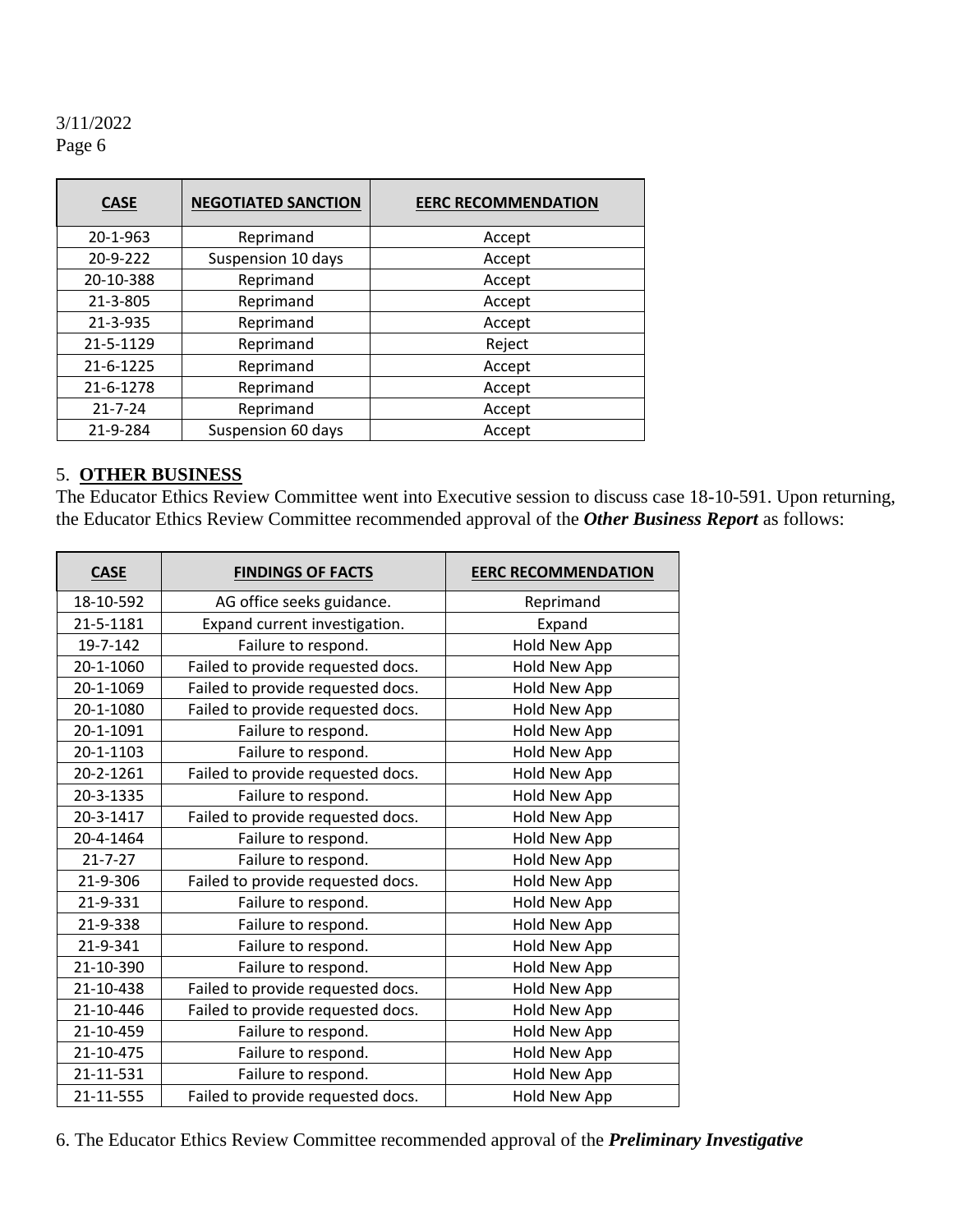*Determination Report* consisting of 92 new complaints received during the months of January and February 2022.

### 7. **VOLUNTARY SURRENDERS**

The Educator Ethics Review Committee recommended approval of the Voluntary Surrenders listed below in which an Educator/Applicant voluntarily accepted a sanction of Revocation or Denial prior to the submission of an investigative case summary for a Probable Cause Determination.

| <b>CASE</b> | <b>STANDARDS VIOLATED</b> |                        | <b>EERC RECOMMENDATION</b> |
|-------------|---------------------------|------------------------|----------------------------|
| 21-11-611   | 1, 5, 9                   | Voluntary<br>Surrender | Accept                     |
| 21-12-712   | 2.9                       |                        | Accept                     |

### 8. **EXTENSIONS – PRELIMINARY INVESTIGATIVE DETERMINATIONS**

The Educator Ethics Review Committee recommended approval of the 61 *Extensions - Preliminary Investigative Determinations* consisting of the following:

| 22-1-831 | 22-1-846       | 22-1-860 | 22-1-869 | 22-1-877 | 22-2-895       | 22-2-904       | 22-2-912       |
|----------|----------------|----------|----------|----------|----------------|----------------|----------------|
| 22-1-832 | 22-1-851       | 22-1-861 | 22-1-870 | 22-1-878 | 22-2-896       | 22-2-905       | $22 - 2 - 913$ |
| 22-1-836 | $22 - 1 - 852$ | 22-1-862 | 22-1-871 | 22-2-879 | 22-2-897       | 22-2-906       | 22-2-914       |
| 22-1-837 | 22-1-854       | 22-1-863 | 22-1-872 | 22-2-880 | 22-2-898       | 22-2-907       | 22-2-915       |
| 22-1-838 | $22 - 1 - 855$ | 22-1-864 | 22-1-873 | 22-2-881 | 22-2-899       | 22-2-908       | $22 - 2 - 916$ |
| 22-1-841 | $22 - 1 - 856$ | 22-1-865 | 22-1-874 | 22-2-882 | $22 - 2 - 900$ | $22 - 2 - 909$ |                |
| 22-1-842 | 22-1-857       | 22-1-866 | 22-1-875 | 22-2-893 | 22-2-901       | 22-2-910       |                |
| 22-1-845 | 22-1-858       | 22-1-867 | 22-1-876 | 22-2-894 | $22 - 2 - 902$ | $22 - 2 - 911$ |                |

# 9. **EXTENSIONS - INVESTIGATIONS**

The Educator Ethics Review Committee recommended granting an *Investigative Extension* to the following 341 cases:

| <b>WRITTEN COMPLAINT EXTENSIONS</b> |           |                |                |           |               |          |           |
|-------------------------------------|-----------|----------------|----------------|-----------|---------------|----------|-----------|
| 20-1-1062                           | 20-5-1585 | 20-8-178       | $21 - 1 - 610$ | 21-4-984  | 21-6-1325     | 21-9-274 | 21-10-450 |
| 20-1-1105                           | 20-5-1587 | 20-8-180       | 21-1-617       | 21-4-986  | 21-6-1326     | 21-9-283 | 21-10-461 |
| 20-2-1178                           | 20-5-1590 | 20-8-183       | $21 - 1 - 619$ | 21-4-994  | 21-6-1333     | 21-9-289 | 21-10-463 |
| 20-2-1179                           | 20-5-1594 | $20 - 8 - 190$ | 21-1-646       | 21-4-1012 | 21-6-1341     | 21-9-290 | 21-10-466 |
| 20-2-1250                           | 20-5-1597 | 20-8-191       | 21-2-661       | 21-4-1024 | $21 - 7 - 12$ | 21-9-292 | 21-10-470 |
| 20-3-1313                           | 20-5-1601 | 20-8-193       | $21 - 2 - 663$ | 21-4-1027 | $21 - 7 - 16$ | 21-9-293 | 21-10-471 |
| 20-3-1315                           | 20-5-1602 | 20-8-195       | 21-2-666       | 21-4-1031 | $21 - 7 - 30$ | 21-9-295 | 21-10-490 |
| 20-3-1316                           | 20-6-1675 | 20-8-196       | 21-2-670       | 21-4-1032 | $21 - 7 - 46$ | 21-9-298 | 21-10-508 |
| 20-3-1318                           | 20-6-1692 | 20-8-201       | 21-2-677       | 21-4-1034 | $21 - 7 - 56$ | 21-9-308 | 21-10-510 |
| 20-3-1319                           | 20-6-1695 | $20 - 9 - 259$ | $21 - 2 - 679$ | 21-5-1039 | $21 - 7 - 71$ | 21-9-318 | 21-11-519 |
| 20-3-1321                           | 20-6-1698 | 20-9-261       | 21-2-686       | 21-5-1041 | $21 - 7 - 73$ | 21-9-319 | 21-11-520 |
| 20-3-1322                           | 20-6-1702 | 20-10-323      | 21-2-687       | 21-5-1042 | $21 - 7 - 82$ | 21-9-320 | 21-11-521 |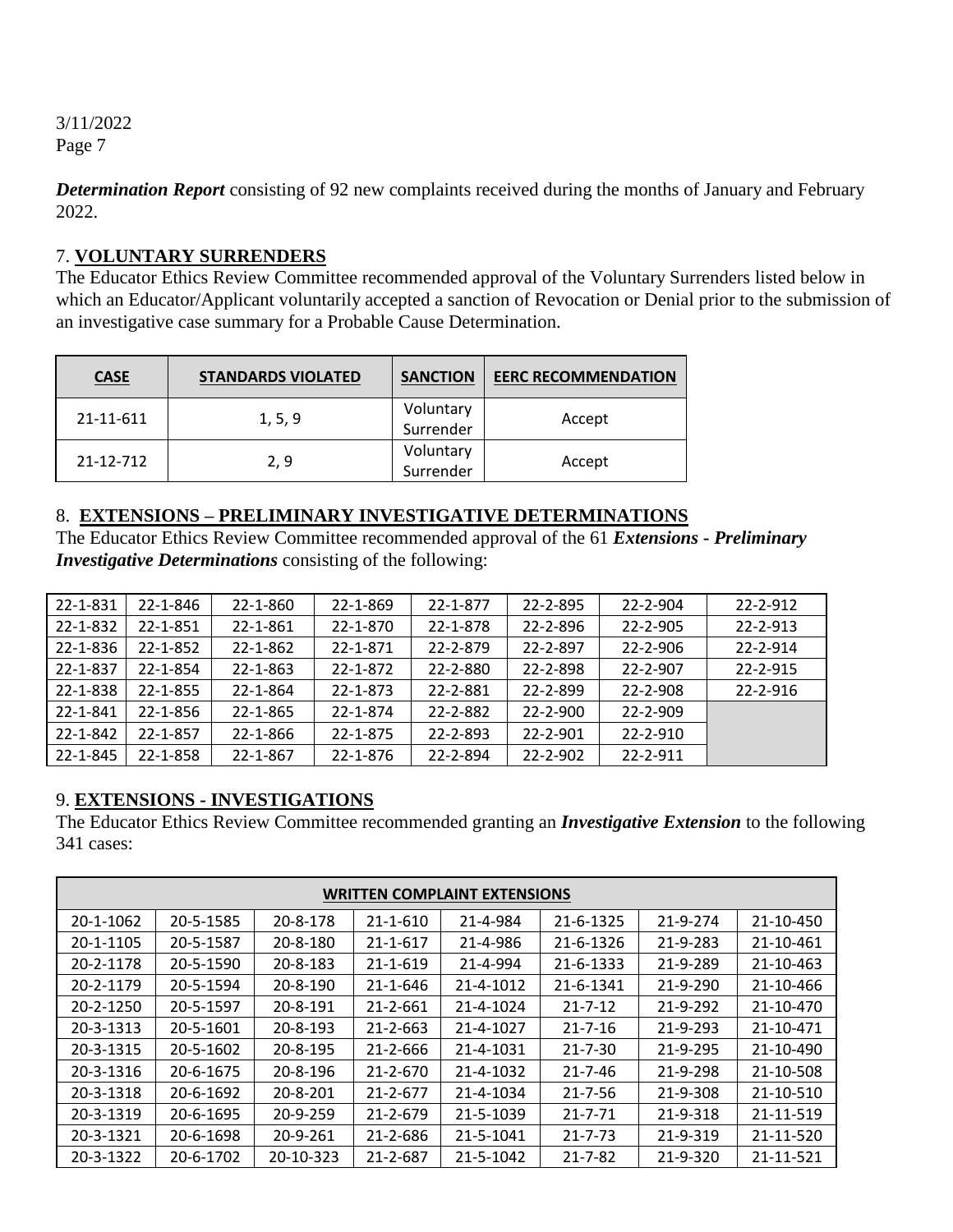# 3/11/2022

Page 8

| <b>WRITTEN COMPLAINT EXTENSIONS</b> |               |           |                |           |                |           |           |
|-------------------------------------|---------------|-----------|----------------|-----------|----------------|-----------|-----------|
| 20-3-1325                           | 20-6-1705     | 20-10-336 | 21-2-695       | 21-5-1046 | $21 - 7 - 84$  | 21-9-321  | 21-11-522 |
| 20-3-1326                           | 20-6-1706     | 20-10-337 | 21-2-698       | 21-5-1052 | $21 - 7 - 86$  | 21-9-342  | 21-11-524 |
| 20-3-1330                           | 20-6-1707     | 20-10-338 | 21-2-709       | 21-5-1053 | 21-7-98        | 21-9-347  | 21-11-525 |
| 20-3-1331                           | 20-6-1719     | 20-10-340 | 21-2-744       | 21-5-1065 | 21-8-104       | 21-9-351  | 21-11-530 |
| 20-3-1338                           | 20-6-1722     | 20-10-341 | 21-2-745       | 21-5-1087 | $21 - 8 - 116$ | 21-9-358  | 21-11-532 |
| 20-3-1379                           | $20 - 7 - 41$ | 20-10-346 | 21-2-748       | 21-5-1101 | 21-8-118       | 21-9-365  | 21-11-533 |
| 20-3-1386                           | $20 - 7 - 45$ | 20-10-352 | 21-2-751       | 21-5-1105 | $21 - 8 - 125$ | 21-9-366  | 21-11-545 |
| 20-3-1387                           | 20-7-46       | 20-10-353 | 21-2-756       | 21-5-1106 | 21-8-126       | 21-9-368  | 21-11-547 |
| 20-3-1411                           | $20 - 7 - 48$ | 20-10-357 | $21 - 2 - 771$ | 21-5-1111 | $21 - 8 - 141$ | 21-9-369  | 21-11-557 |
| 20-4-1449                           | 20-7-54       | 20-10-360 | 21-3-785       | 21-5-1112 | $21 - 8 - 151$ | 21-10-375 | 21-11-558 |
| 20-4-1450                           | $20 - 7 - 57$ | 20-10-364 | 21-3-786       | 21-5-1113 | 21-8-152       | 21-10-384 | 21-11-563 |
| 20-4-1453                           | $20 - 7 - 59$ | 20-10-396 | 21-3-794       | 21-5-1114 | 21-8-153       | 21-10-389 | 21-11-564 |
| 20-4-1455                           | $20 - 7 - 62$ | 20-10-397 | 21-3-795       | 21-5-1117 | $21 - 8 - 154$ | 21-10-391 | 21-11-565 |
| 20-4-1465                           | 20-7-66       | 20-10-402 | 21-3-808       | 21-5-1124 | 21-8-158       | 21-10-392 | 21-11-571 |
| 20-4-1467                           | $20 - 7 - 67$ | 20-10-404 | 21-3-815       | 21-5-1135 | 21-8-166       | 21-10-395 | 21-11-576 |
| 20-4-1468                           | 20-7-68       | 20-10-406 | 21-3-822       | 21-5-1174 | 21-8-178       | 21-10-406 | 21-11-579 |
| 20-5-1488                           | 20-7-69       | 20-11-418 | 21-3-827       | 21-5-1185 | 21-8-182       | 21-10-410 | 21-11-603 |
| 20-5-1534                           | $20 - 7 - 70$ | 20-11-439 | 21-3-832       | 21-5-1188 | 21-8-186       | 21-10-411 | 21-11-605 |
| 20-5-1546                           | $20 - 7 - 75$ | 20-11-440 | 21-3-836       | 21-6-1203 | 21-8-190       | 21-10-415 | 21-11-607 |
| 20-5-1551                           | $20 - 7 - 83$ | 20-11-478 | 21-3-879       | 21-6-1216 | 21-8-195       | 21-10-418 | 21-12-614 |
| 20-5-1556                           | 20-7-94       | 20-11-479 | 21-3-883       | 21-6-1229 | 21-8-198       | 21-10-419 | 21-12-615 |
| 20-5-1557                           | 20-7-97       | 20-11-493 | 21-3-887       | 21-6-1235 | $21 - 8 - 211$ | 21-10-424 | 21-12-620 |
| 20-5-1558                           | 20-7-98       | 20-11-498 | 21-3-892       | 21-6-1236 | $21 - 8 - 212$ | 21-10-425 | 21-12-621 |
| 20-5-1562                           | 20-7-99       | 20-12-519 | 21-3-903       | 21-6-1241 | 21-8-213       | 21-10-432 | 21-12-622 |
| 20-5-1567                           | 20-7-100      | 20-12-524 | 21-3-904       | 21-6-1280 | 21-8-215       | 21-10-440 | 21-12-640 |
| 20-5-1571                           | 20-7-104      | 20-12-541 | 21-3-905       | 21-6-1292 | 21-8-222       | 21-10-442 | 21-12-646 |
| 20-5-1572                           | 20-8-117      | 20-12-547 | 21-3-920       | 21-6-1295 | 21-8-226       | 21-10-444 | 21-12-647 |
| 20-5-1575                           | 20-8-119      | 20-12-551 | 21-3-928       | 21-6-1298 | 21-8-237       | 21-10-445 | 21-12-648 |
| 20-5-1576                           | 20-8-150      | 20-12-553 | 21-3-929       | 21-6-1299 | 21-9-253       | 21-10-447 |           |
| 20-5-1578                           | 20-8-154      | 20-12-558 | 21-4-966       | 21-6-1316 | 21-9-263       | 21-10-448 |           |
| 20-5-1579                           | 20-8-177      | 21-1-605  | 21-4-969       | 21-6-1317 | 21-9-264       | 21-10-449 |           |

# 10. **APPLICATIONS FOR CERTIFICATION REPORT**

The Educator Ethics Review Committee recommended to approve a no probable cause determination on 23 cases reflected on the *Applications for Certification Report*.

# 11. **FINAL DECISIONS BY OPERATION OF LAW**

The Commission reviewed the report, which advised of 15 cases now closed without an appeal for a hearing before an Administrative Law Judge.

Chair Sirmans called for approval of the Educator Ethics Review committee report as presented by Dr. Franklin Perry.

# **PSC ACTION**: Approved

Abstentions: Dr. Steve Barker - PID 22-1-735, Jimmy Atkins – PID 22-1-816, PCE 21-8-216; 21-12-699, Derek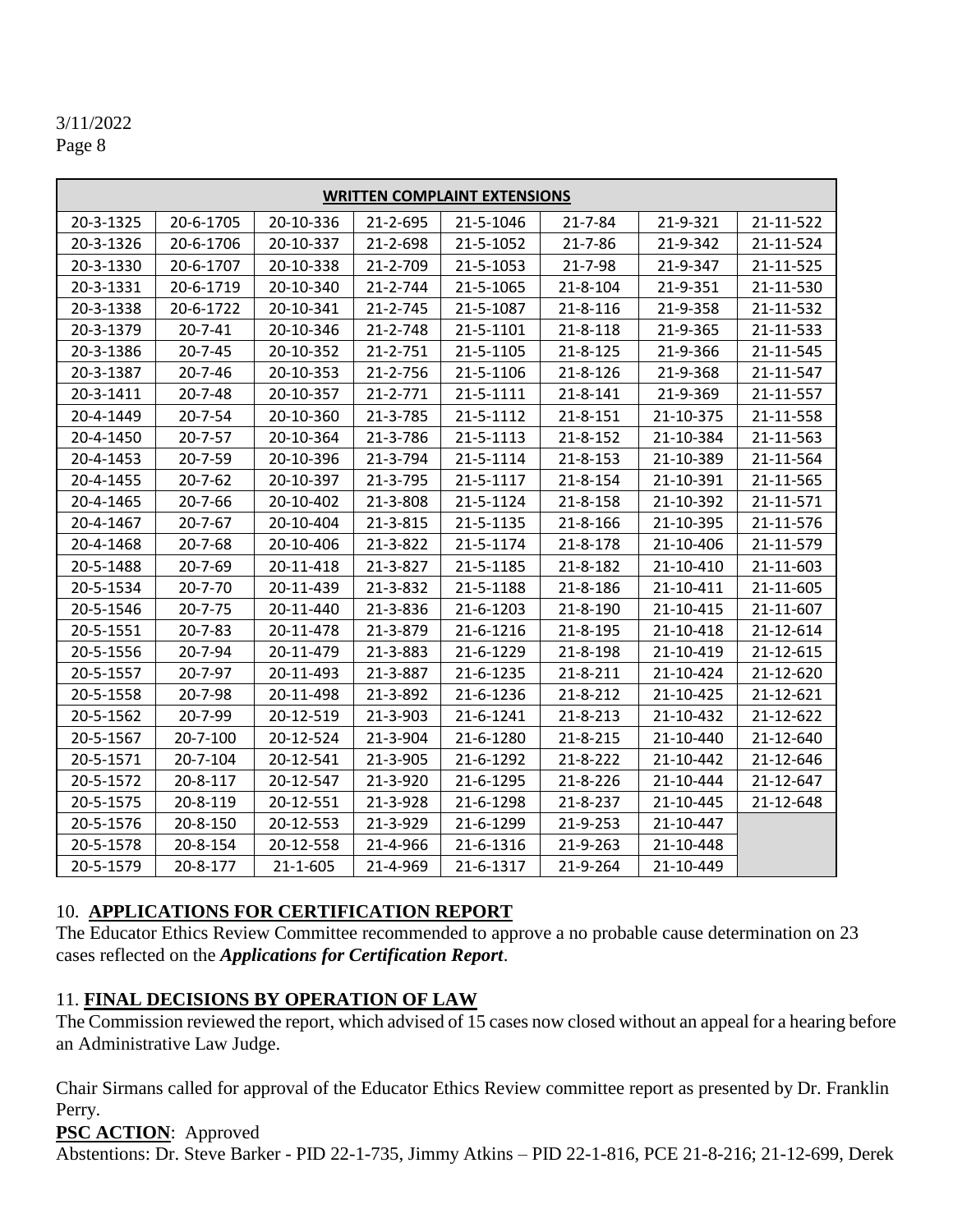Easterling – PID 22-1-758 / 772 / 773 / 774 / 781 / 810 / 827, PCA 21-10-420, PCE 21-11-528 / 540, Abigail Coggin – PCE 21-10-497, NCO 19-1-804, Jane Rookard – PID 22-1-741 / 742 / 743 / 744 / 745

# **B. Educator Preparation Standing Committee**

Committee Chair, Dr. Holley Roberts, presented the report of the Educator Preparation Standing Committee.

1. Clayton State University - As a result of satisfactory progress indicated in the November 4, 2021, progress report, the Committee recommends the removal of the areas for improvement (AFIs) in Standard 2.2 and Standard 3.4 for the EPP.

As a result of incremental progress indicated in the November 4, 2021, progress report, the Committee recommends the AFI remain in Standard 1.2 for the History Education program. In addition, the Committee recommends the following AFIs remain for the EPP.

- Standard 4.1
- Standard 4.2
- Standard 4.4
- Standard 5.1
- Standard 5.2
- Standard 5.3
- Standard 5.4

As a result of unsatisfactory progress evident in the November 4, 2021, progress report, the Committee recommends that the AFIs remain for the following programs:

- Standard 1.1 (Biology and History Education)
- Standard 1.2 (Biology Education)
- Standard 6.6 (Music Education)
- Standard 6.6 (ESOL Endorsement)

The Committee recommends the submission of a progress report due November 1, 2022, addressing all remaining AFIs.

- 2. Gwinnett County School System As a result of satisfactory progress indicated in the November 19, 2021, progress report, the Committee recommends the removal of the AFI in Standard 1.1 for the GaTAPP program. The Committee also recommends the removal of the following AFIs for the EPP cited during the Spring 2020 Continuing Approval Review:
	- Standard 2.1
	- Standard 2.2
	- Standard 2.3
	- Standard 3.1
	- Standard 3.3
	- Standard 4.1
	- Standard 4.3